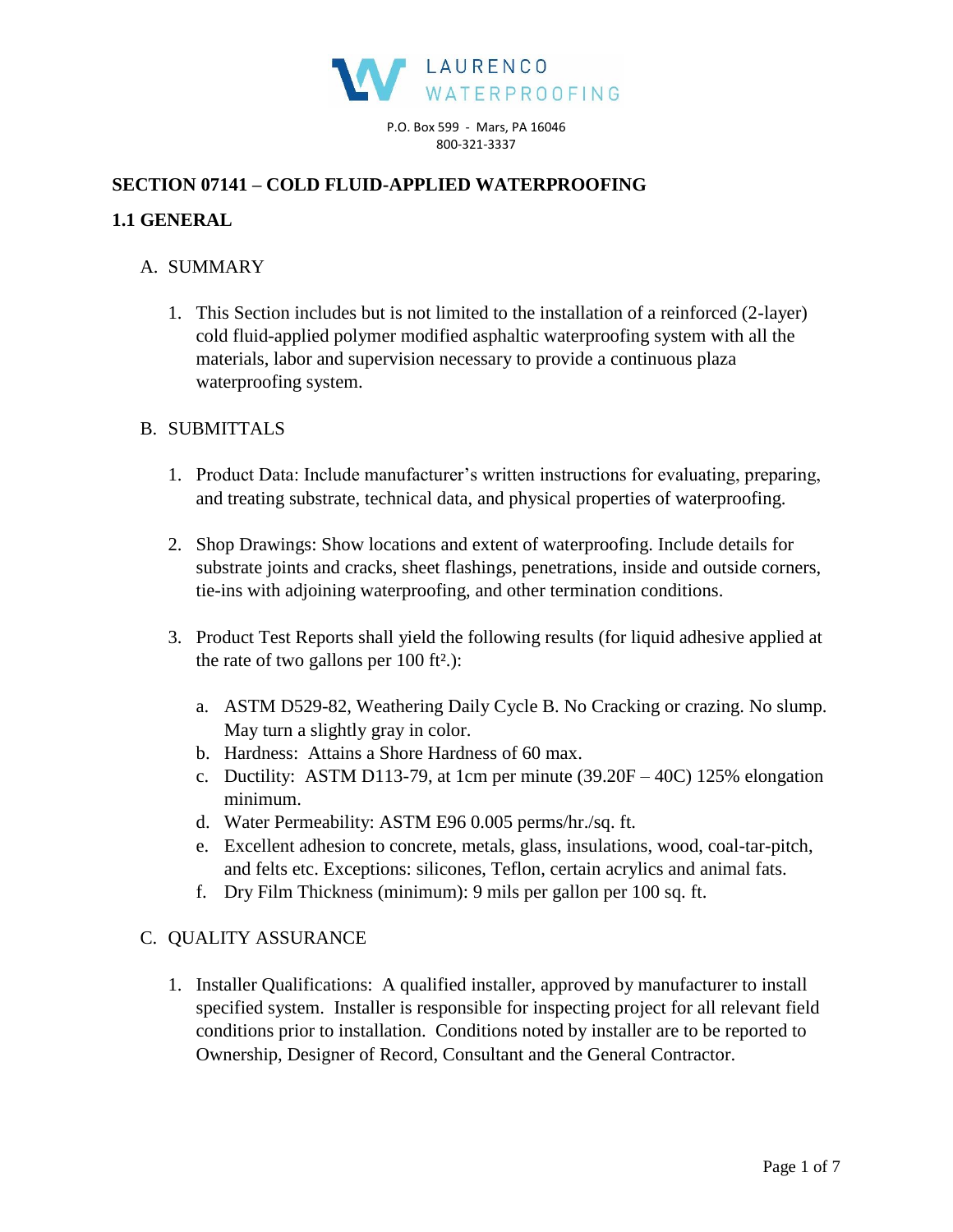

- a. Installer to submit documentation from Manufacturer indicating the installer is an Approved Contractor in good standing and upon successful completion of the Work will qualify for the specified warranty.
- b. Installer to submit documentation certifying they have installed a minimum of two (2) projects of similar size and scope within the past three (3) years.
- 2. Manufacturer Qualifications: Manufacturer shall have been in continuous business producing waterproofing materials as specified for a minimum of 20-years.
	- a. Manufacturer must not have filed for bankruptcy protection during any time of continued production.
- 3. Preinstallation Conference: Conduct conference at Project site. Preinstallation conference shall include but not be limited to the following attendees.
	- a. Building Owner or Owners authorized representative.
	- b. Designer of Record
	- c. Consultant
	- d. Waterproofing Contractor
	- e. Manufacturer's authorized technical representative.
	- f. General Contractor, and any other trades having direct impact on the waterproofing system.

#### D. STORAGE

- 1. Store liquid materials in their original undamaged containers in a clean, dry, protected location and within the temperature range required by waterproofing manufacturer.
- 2. Remove and replace liquid materials that cannot be applied within the published shelf life. Protect stored materials from direct sunlight.
- 3. Boxes containing the Waterproofing Sheet must be stored flat at all times, no more than 5 boxes high, on pallets or other means to elevate off the ground.
- 4. If indoor or trailer storage is not available, tarp with canvas, or breathable tarps only. DO NOT USE POLYETHYLENE OR OTHER NON-BREATHATBLE FILMS TO COVER BOXES.
- 5. Remove rolls of Waterproofing Sheet from boxes when ready to use. Do not discard boxes as they will be required for storing any unused or partial rolls.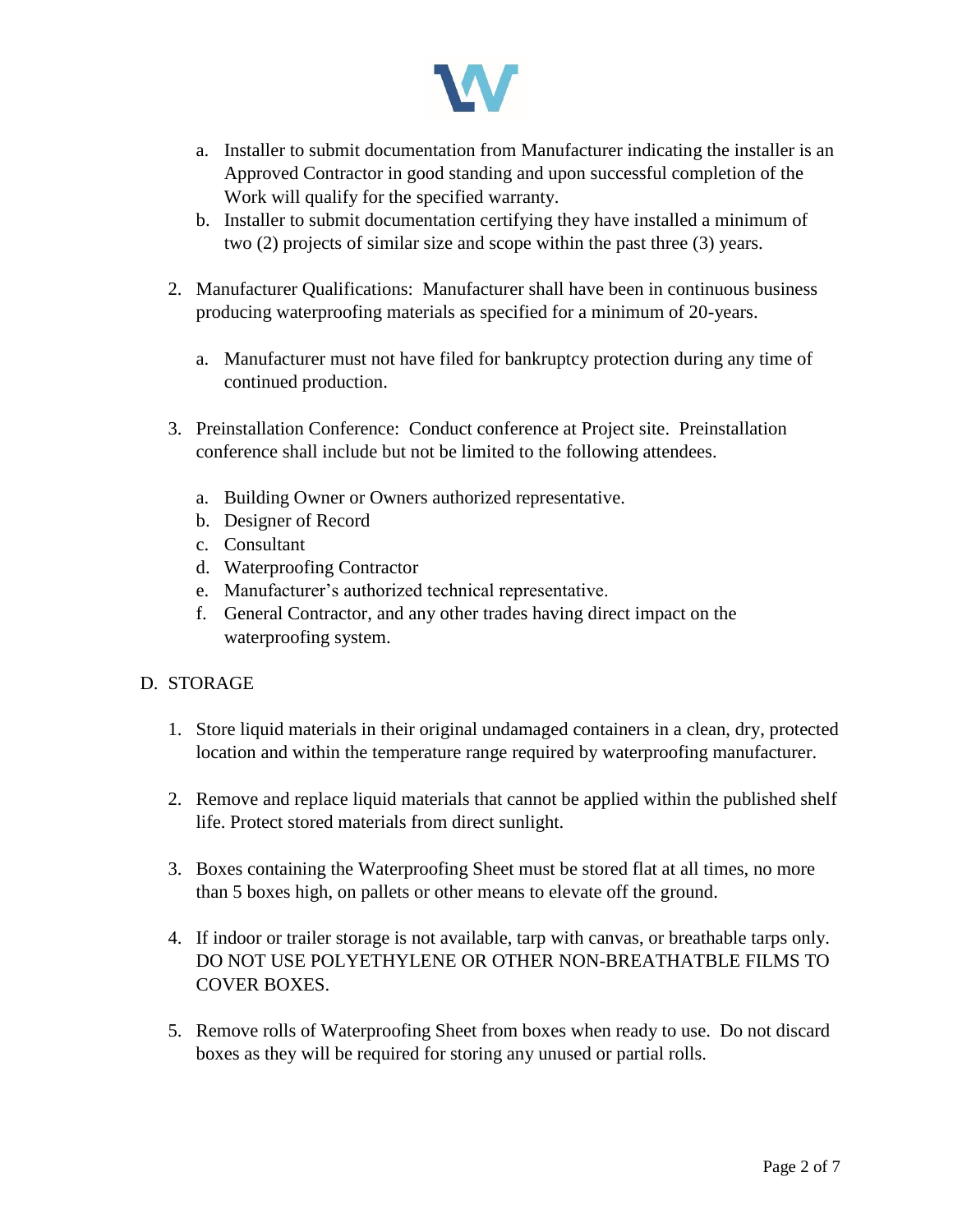

6. Store in a cool place out of direct sunlight. If trailer or indoor storage is used it should be well ventilated for summer storage and only a maximum of 600F for winter storage.

## E. PROJECT CONDITIONS

1. Environmental Limitations: Apply waterproofing within the range of ambient and substrate temperatures recommended by waterproofing manufacturer. Do not apply waterproofing to a potentially contaminated, soiled or unclean substrate without prior written approval from the manufacturer. Do not apply waterproofing to substrates with standing water, frost or ice. Surface dampness is acceptable provided no standing water is present.

#### F. WARRANTY

- 1. Special Warranty: Manufacturer's standard form, signed by manufacturer and owner/owners representative, agreeing to repair or replace waterproofing that does not comply with requirements or that does not remain watertight for a period of XXyears after date of substantial completion.
- 2. Warranty shall be No-Dollar-Limit inclusive of material, labor and the removal and replacement/remediation of overburden required to access the condition.

# **2.1 PRODUCTS**

#### A. MANUFACTURERS

- 1. Available Products: Subject to compliance with requirements, provide one of the following:
	- a. Laurenco Waterproofing System, as manufactured by FBC Chemical Corporation, Mars PA.

#### B. WATERPROOFING MATERIALS

- 1. Reinforced, Cold Fluid-Applied Waterproofing System.
- 2. Primer N/A
- 3. Adhesive: Specially formulated Asphalt modified with compatible proprietary rubber(s) using long fibers and clean aliphatic solvent.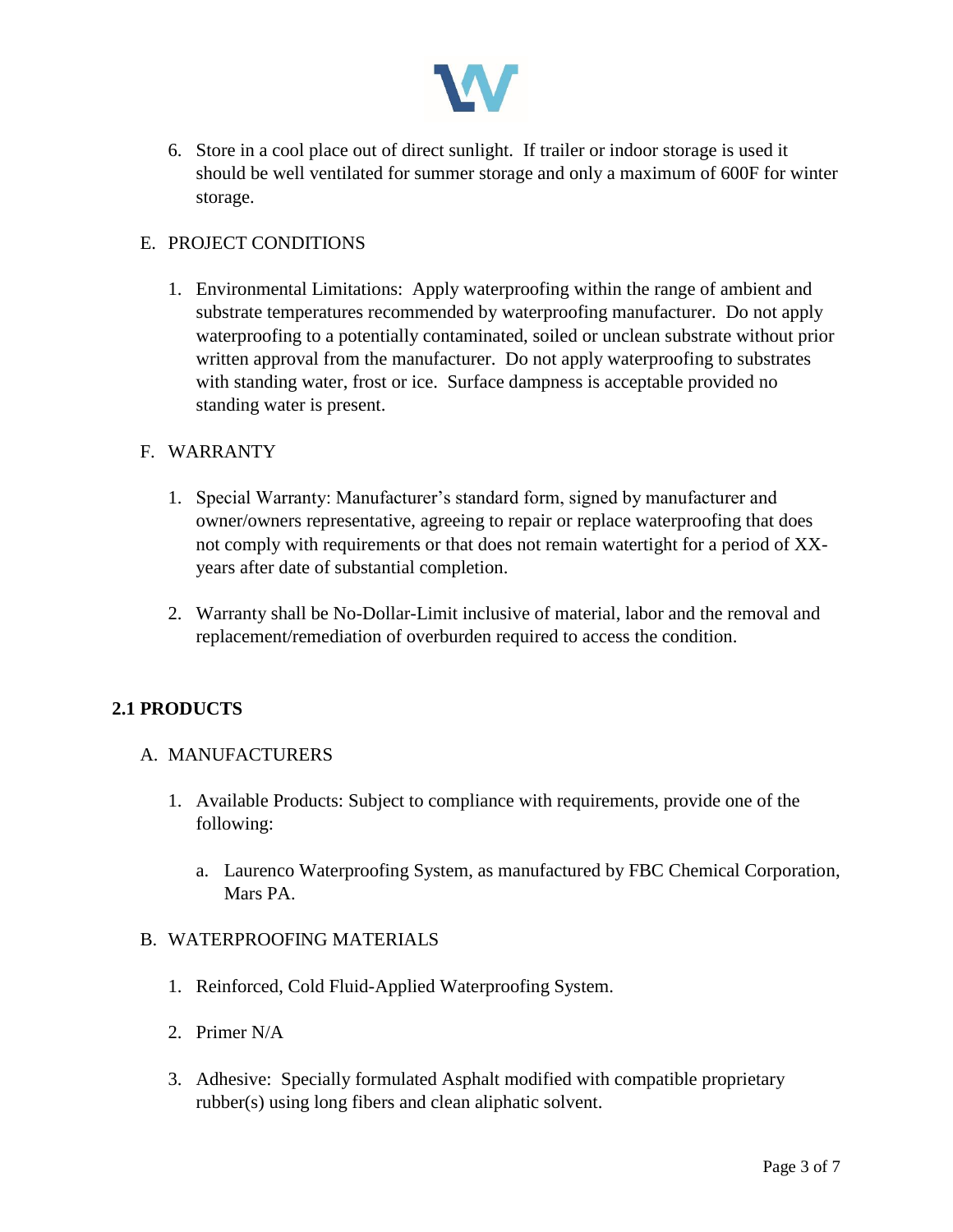

- a. Solid Content 55% minimum.
- b. Holding power 150lbs+ per sq.ft. at 900 pull on concrete substrate.
- c. Meets or exceeds ASTM D2823, Type 1 and Federal Specifications SS-A-694D
- 4. Reinforcing Sheet: 50 mil (1.3mm) (+/- 5%) proprietary chloroprene rubber modified asphalt.
	- a. Specially formulated Asphalt modified with Chloroprene Rubber (Neoprene) and Butyl rubber along with proprietary filler, curing agents and plasticizer.
	- b. Thickness of waterproofing sheet is 50 mil (+/- 5%).
	- c. Tensile Strength of waterproofing sheet  $= 75$  lbf/in. min. (ASTM D146-90, Section 13) and (ASTM E 154-99, Section 9). Two (2) layer waterproofing "system" 180 lbf/in.
	- d. Puncture Resistance of waterproofing sheet  $= 215$  lbs. (ASTM E154-99, Section 10). Two (2) layer waterproofing "system" >450 lbs.
	- e. Ductility of Modified Asphalt for use on waterproofing sheet: (ASTM D113-69) at 39.20F using 1cm per minute pull  $= 10\%$  to 12.5% +. At 750F utilizing 5cm per minute pull =  $100\%$  to  $125\%$  +.
	- f. Softening point of modified asphalt used on waterproofing sheet: (ASTM D36-70 using distilled water)  $= 1600F$  minimum.
	- g. Penetration of Modified Asphalt used on waterproofing sheet: (ASTM D5-73) = 30 max. @ 770F using 3oz. seamless metal container.
- 5. Performance Criteria for System (Sheet and Adhesive)
	- a. Water Permeability inverted cup @ 750F, 25-day duration (ASTM E96-95 Procedure BW) 0.005 perms.
	- b. Weather test on Waterproofing "System" (ASTM D529-73 Daily Cycle B) 25 days. Hardness range of  $60 +/- 5$  pt. variation of a range of 0-99 Shore A hardness and no further changes after 10 cycles – Material stable with no cracking or crazing. Cycling continues for 25 days.
	- c. Pull Test Using 1" thick concrete slab and waterproofing "system", after cure, at the rate of  $2$ "/minute = 26.39 psi. Slabs fractured due to 1" requirement of test apparatus.
	- d. Waterhead test results: Results incomplete as 210 foot limit of machine was reached at end of 28-days with no leakage.
	- e. Mullen Burst Test: (System) 160 psi minimum

# C. FLASHING MEMBRANE ASSEMBLY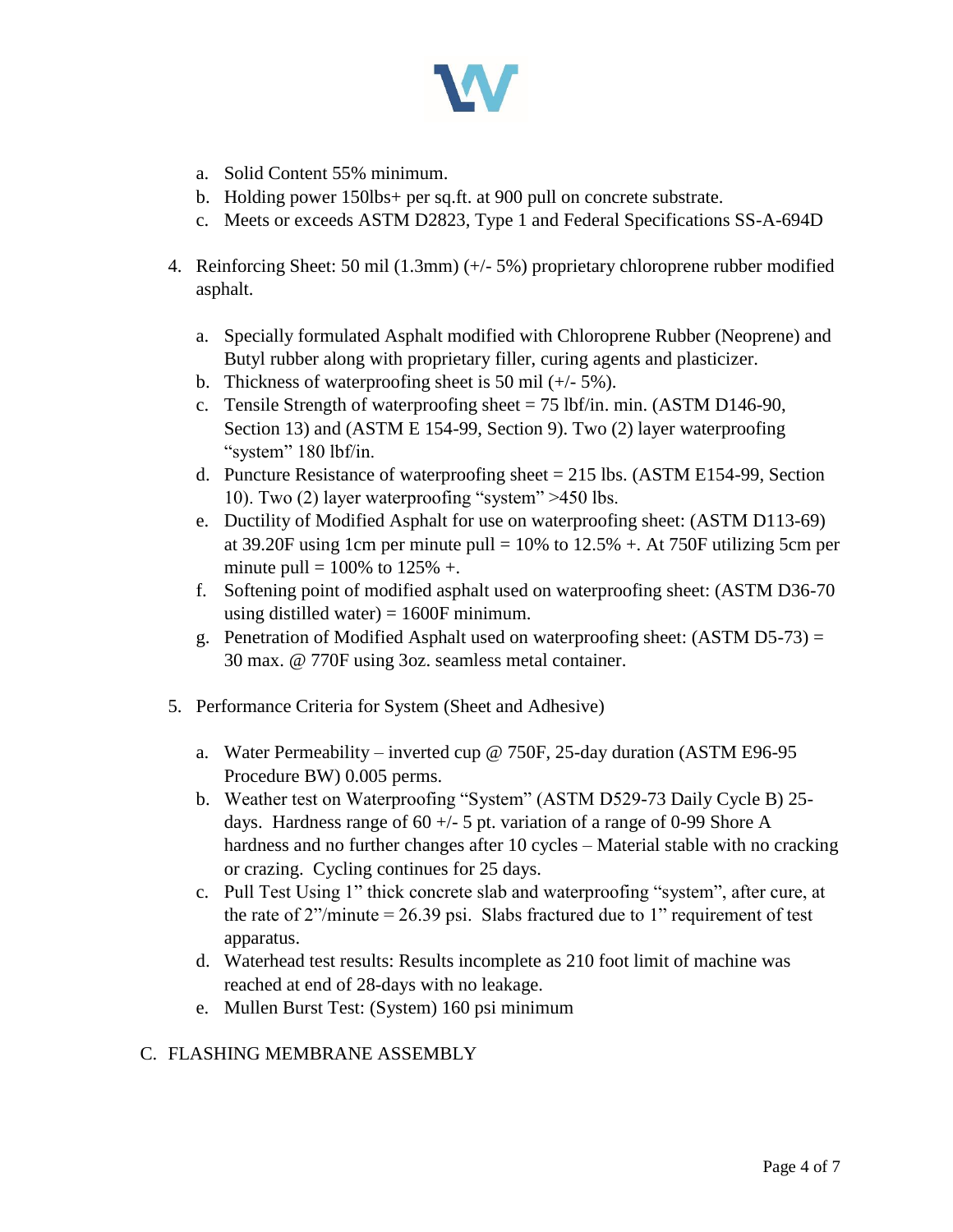

- 1. A flashing membrane assembly consisting of a liquid applied, flexible, polymethyl methacrylate (PMMA) base monolithic, self-terminating membrane formed by the combination of liquid PMMA based resin and fleece fabric reinforcement.
	- a. Laurenco PMMA Flashing System by FBC Chemical Corporation, Mars PA.
- 2. Resin for Flashing Applications: A flexible, polymethyl methacrylate (PMMA) based resin combined with a thixotropic agent for use in combination with non-woven 110 g/m2, needle-punched polyester fabric reinforcement to form a monolithic flashing membrane.
	- a. Laurenco PMMA Flashing Resin
- 3. Fleece for Flashing Reinforcement: A non-woven,  $110 \text{ g/m}$ , needle-punched polyester fabric. Reinforcement as supplied by the membrane system manufacturer.
	- a. Laurenco Reinforcing Fleece
- D. PROTECTION COURSE: A tough smooth surfaced, premium polymer modified asphaltic protection sheet. Manufactured with a fiberglass mat that is saturated and coated with high quality, asphaltic bitumen and polymer modifiers for a durable, flexible and easily applied sheet.
	- 1. Protection sheet shall be a minimum 2.4 mm thick (94mils) and supplied in 39-3/8" by 49'-1" rolls.
		- a. Laurenco SPC

# E. MOLDED SHEET DRAINAGE PANELS

- 1. Composite drainage panels, 3 dimensional, non-biodegradable, manufactured with a permeable geotextile bonded to molded plastic-sheet drainage core and designed to effectively convey water.
	- a. Laurenco Drain10 or Manufacture Approved Drainage Panel

#### F. ROOT BARRIER (if/where required)

1. High density polyethylene sheet manufactured for use as a mechanical barrier and root deflector to prevent vegetative roots from damaging waterproofing at planters. Root barrier is to be installed directly above the protection layer.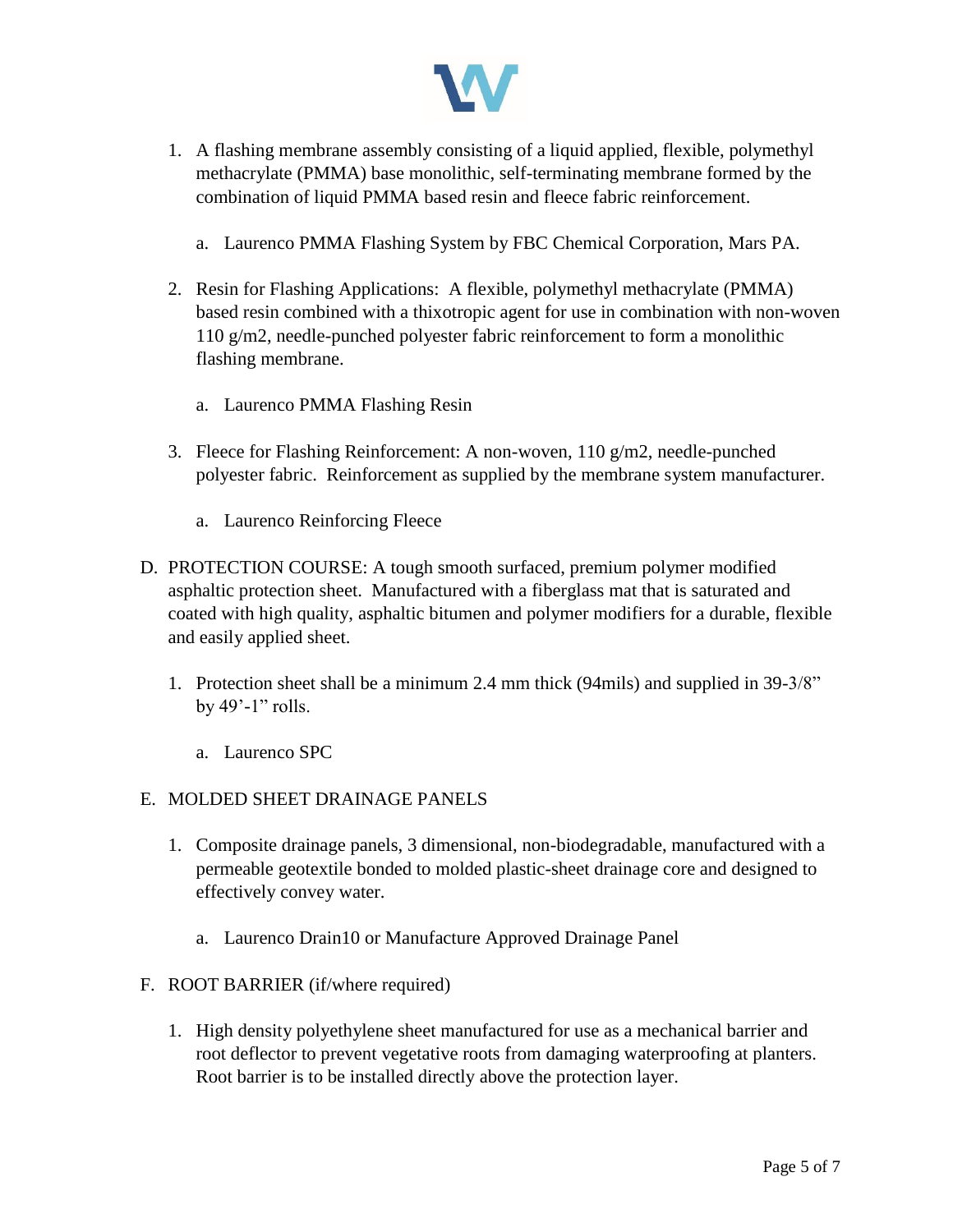

- a. Laurenco Root Barrier
- b. Laurenco Approved Root Barrier.
- G. INSULATION (where required)
	- 1. Horizontal Extruded Polystyrene minimum 40 psi compressive strength with integrated drainage channels, complying with ASTM C578
	- 2. Vertical Expanded Polystyrene minimum 1" & 1lb density or Extruded Polystyrene minimum 20 psi compressive strength complying with ASTM C578.

## **3.1 EXECUTION**

## A. SURFACE PREPARATION

- 1. Clean and prepare substrate according to manufacturer's written recommendations. Provide clean, dust free, and surface dry (minimum) substrate for waterproofing application.
- 2. Remove grease, oil, form release agents, paints, curing compounds, and other penetrating contaminants or film forming coatings from concrete. For manufacturer approved recover application remove all loose or damaged material from substrate.
- 3. Remove fins, ridges, and other projections and fill honeycomb, aggregate pockets and other voids.
- 4. Prepare vertical and horizontal surfaces at terminations and penetrations through waterproofing and at expansion joints, drains, and sleeves according to ASTM C898 and manufacturers written instructions.
	- a. Apply a double thickness of waterproofing and embed a joint reinforcing strip in preparation coat when recommended by waterproofing manufacturer.
- 5. Prepare, treat, rout, and fill joints and cracks in substrate according to ASTM C898 and waterproofing manufacturer's written instructions. Remove dust and dirt from joints and cracks complying with ASTM D4258 before coating surfaces.
- 6. Repair damaged or spalling substrates for roughness with epoxy repair mortar patches or one component cementitious parge coatings rated for vertical and overhead use that